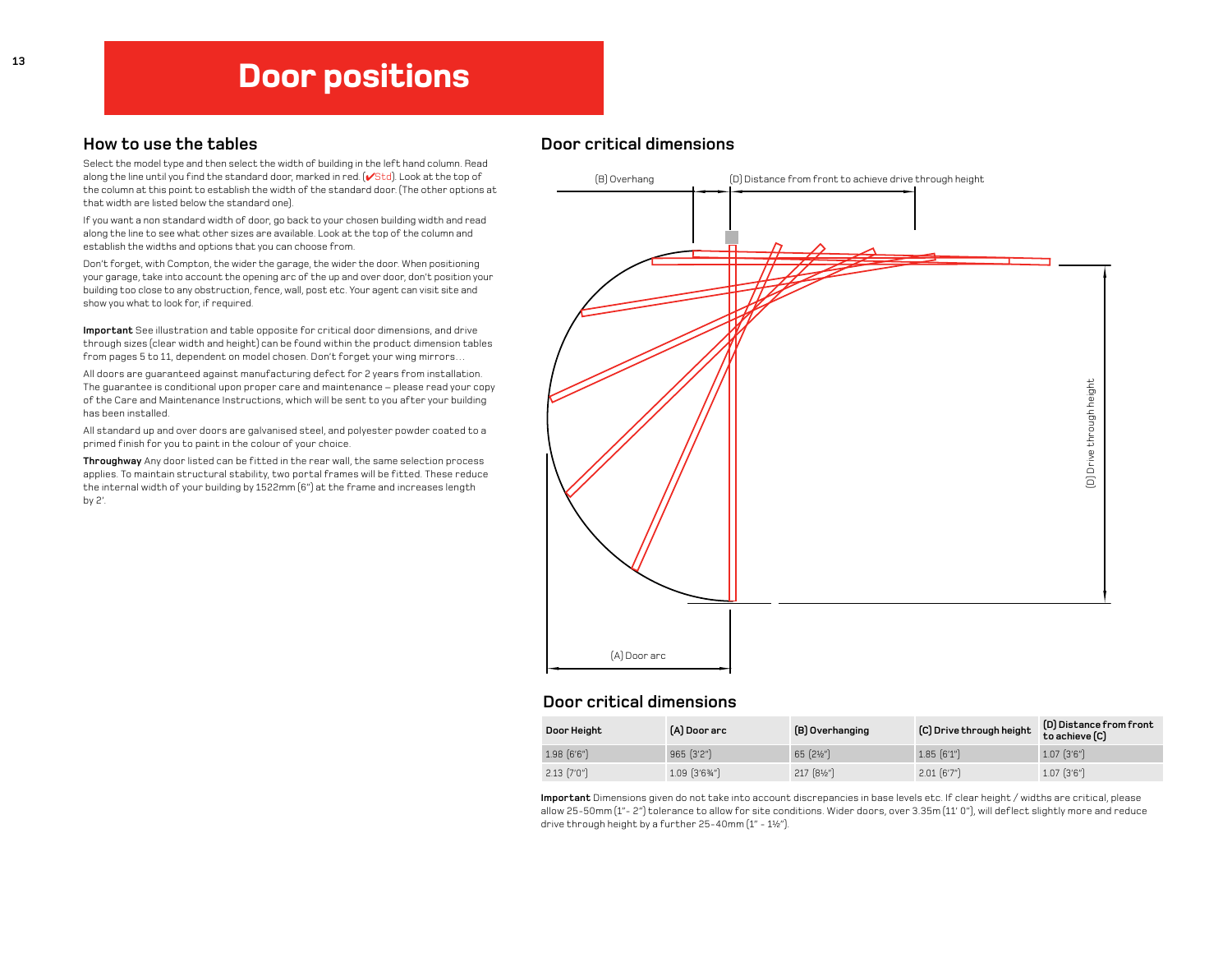### Door positions (Viewed from outside the building)



# Available door positions

This section will help you to establish which up and over door is supplied as standard on your chosen building, and which other up and over doors are available as an option. On some models, narrower doors are available, and these can be placed in differing positions in the front wall. We call these "Offset" doors. The diagrams above indicate "Offset" options. The key used in the tables denotes available door positions.Talk to your agent or use the tables below.

# Flat Spar & Flat Brick Flat Spar High

| Door Width                                                   |             | 2.13<br>(7'0'')  | 2.18<br>(7'2'')      | 2.44<br>(8,0,1)  | 2.49<br>(8'2")      | 2.64<br>(8, 8, 0) | 2.79<br>(9'2")       | 3.25<br>(10, 8)  | 3.40<br>(11'2")  | 3.86<br>[12'8"]  | 4.31<br>[14'2"]  | 4.62<br>(15'2") |
|--------------------------------------------------------------|-------------|------------------|----------------------|------------------|---------------------|-------------------|----------------------|------------------|------------------|------------------|------------------|-----------------|
| Horizontally ribbed white<br>primed galvanised up & over     |             | Primed<br>[Std]  | Primed<br>[Std]      | Primed<br>[Std]  | Primed<br>[Std]     | Primed<br>(Std)   | Primed<br>(Std)      | Primed<br>[Std]  | Primed<br>[Std]  | Primed<br>[Std]  | Primed<br>[Std]  | Primed          |
| Vertically ribbed white/<br>brown plastisol up & over        |             | Plastisol        | Plastisol            | Plastisol        | Plastisol           | Plastisol         | Plastisol            | Plastisol        | Plastisol        | Plastisol        | Plastisol        | Plastisol       |
| Wood grain-Golden Oak<br>or Rosewood                         |             | Wood grain       | Wood grain           | Wood grain       | Wood grain          | Wood grain        | Wood grain           | Wood grain       | Wood grain       | Wood grain       | Wood grain       | Wood grain      |
| Vertically clad Cedar, either<br>u/o or side hung, see width |             | Cedar u/o        | Cedar u/o<br>or s/h  | Cedar u/o        | Cedar u/o<br>or s/h | N/A               | Cedar u/o<br>or s/h  | N/A              | N/A              | N/A              | N/A              | N/A             |
| Plastisol or primed<br>Georgian door up & over               |             | Georgian         | Georgian             | Georgian         | Georgian            | Georgian          | Georgian             | Georgian         | Georgian         | Georgian         | Georgian         | Georgian        |
| Garage Width                                                 | <b>Type</b> |                  |                      |                  |                     |                   |                      |                  |                  |                  |                  |                 |
| 2.44 [8'0"]                                                  | Single      | $\checkmark$ Std |                      |                  |                     |                   |                      |                  |                  |                  |                  |                 |
| 2.54(8'6")                                                   | Single      |                  | $\checkmark$ Std     |                  |                     |                   |                      |                  |                  |                  |                  |                 |
| $2.74$ $(9'0'')$                                             | Single      |                  |                      | $\checkmark$ Std |                     |                   |                      |                  |                  |                  |                  |                 |
| $2.90$ $(9'6'')$                                             | Single      |                  | V L/R                |                  | $\mathbf{V}$ Std    |                   |                      |                  |                  |                  |                  |                 |
| $3.05$ $(10'0'')$                                            | Single      |                  |                      |                  |                     | $\checkmark$ Std  |                      |                  |                  |                  |                  |                 |
| $3.20$ $(10'6'')$                                            | Single      |                  | V L/R/C              |                  | V L/R               |                   | $\checkmark$ Std     |                  |                  |                  |                  |                 |
| $3.65$ $(12'0'')$                                            | Single      |                  | V L/R                |                  | V L/R               | V L/R             |                      | $\checkmark$ Std |                  |                  |                  |                 |
| $3.81$ $(12'6'')$                                            | Single      |                  | V L/R/C              |                  | V L/R               | V L/R             | VLR                  |                  | $\checkmark$ Std |                  |                  |                 |
| $4.42$ $[14'6'']$                                            | Single      | V L/R            | V L/R                | V L/R            | V L/R               | V L/R             | V L/R                | V L/R            |                  | $\checkmark$ Std |                  |                 |
| 4.88 (16'0")                                                 | Single      |                  | V L/R/C              |                  | V L/R/C             | V L/R/C           | VLR                  | V L/R            | VLR              |                  | $\checkmark$ Std |                 |
| $5.11$ $(16'9'')$                                            | Twin        |                  | $\checkmark$ Std x 2 |                  |                     |                   |                      |                  |                  |                  |                  |                 |
| $5.72$ $(18.9)$                                              | Twin        |                  |                      |                  | $V$ Stdx2           |                   |                      |                  |                  |                  |                  |                 |
| $6.32$ $(20.3)$                                              | Twin        |                  |                      |                  |                     |                   | $\checkmark$ Std x 2 |                  |                  |                  |                  |                 |
| 5.18(17'0'')                                                 | Double      |                  | $\checkmark$ Std x 2 |                  |                     |                   |                      |                  |                  |                  |                  |                 |
|                                                              | Double      |                  | V L/R/C              |                  | V L/R/C             | V L/R/C           | V L/R/C              | V L/R            | V L/R/C          |                  |                  | V C             |
| $5.79$ $(19'0'')$                                            | Double      |                  |                      |                  | $V$ Stdx2           |                   |                      |                  |                  |                  |                  |                 |
|                                                              | Double      |                  | V L/R/C              |                  | $V$ L/R/C           | V L/R/C           | V L/R/C              | V L/R            | V L/R/C          |                  | V L/R            | V L/R           |
| $6.40$ $(21'0'')$                                            | Double      |                  |                      |                  |                     |                   | $\checkmark$ Std x 2 |                  |                  |                  |                  |                 |
|                                                              | Double      |                  | V L/R/C              |                  | $V$ L/R/C           | V L/R/C           | V L/R/C              | V L/R/C          | V L/R/C          |                  | V L/R            | $V$ L/R/C       |

more wall width left and right

| Door Width                                                         |        | 2.13<br>(7'0'')              | 2.44<br>(8.0, )              | 2.74<br>(9'0'')              | 3.35<br>(11'0'')   | 4.57<br>(15'0'') |
|--------------------------------------------------------------------|--------|------------------------------|------------------------------|------------------------------|--------------------|------------------|
| Horizontally ribbed white<br>primed galvanised up & over           |        | Primed<br>[Std]              | Primed<br>[Std]              | Primed<br>[Std]              | Primed<br>[Std]    | Primed           |
| Vertically ribbed white/<br>brown plastisol up & over              |        | Plastisol                    | Plastisol                    | Plastisol                    |                    | Plastisol        |
| Wood grain-Golden Oak or<br>Rosewood                               |        | Wood grain                   | Wood grain                   | Wood grain                   | Wood grain         | Wood grain       |
| Vertically clad Cedar, either up<br>& over or side hung, see width |        | Cedaru/o                     | Cedaru/o                     | Cedar u/o                    | N/A                | N/A              |
| Plastisol or primed Georgian<br>door up & over                     |        | Georgian                     | Georgian                     | Georgian                     | Georgian           | Georgian         |
| Roller shutter door - with electric<br>remote control operation    |        | Thermaglide                  | Thermaglide                  | Thermaglide                  | Thermaglide        | Thermaglide      |
| Garage Width                                                       | Type   |                              |                              |                              |                    |                  |
| 2.54(8'6")                                                         | Single | $\mathcal{V}$ Std            |                              |                              |                    |                  |
| $2.90$ $(9'6'')$                                                   | Single | VL/R                         | $\mathcal{V}$ Std            |                              |                    |                  |
| $3.20$ $(10'6'')$                                                  | Single | L/R/C                        | VLR                          | $\mathcal{V}$ Std            |                    |                  |
| $3.81$ $(12'6'')$                                                  | Single | L/R/C                        | VLR                          | VL/R/C                       | $\mathcal{V}$ St.d |                  |
| 5.11 (16'9")                                                       | Twin   | $\sqrt{\text{Std} \times 2}$ |                              |                              |                    |                  |
| 5.72 (18'9")                                                       | Twin   |                              | $\sqrt{\text{Std} \times 2}$ |                              |                    |                  |
| $6.32$ $(20'9'')$                                                  | Twin   |                              |                              | $\sqrt{\text{Std} \times 2}$ |                    |                  |
|                                                                    | Double | $\checkmark$ Stdx2           |                              |                              |                    | $\mathcal{U}$    |
| 5.18 (17'0")                                                       | Double | L/R/C                        | L/R/C                        | VL/R/C                       | L/R/C              |                  |
| 5.79 (19'0")                                                       | Double |                              | $\sqrt{\text{Std}x^2}$       |                              |                    |                  |
|                                                                    | Double | L/R/C                        | L/R/C                        | VL/R/C                       | L/R/C              | VLR              |
|                                                                    | Double |                              |                              | $\checkmark$ Stdx2           |                    |                  |
| $6.40$ $(21'0'')$                                                  | Double | L/R/C                        | V L/R/C                      | VL/R/C                       | L/R/C              | L/R/C            |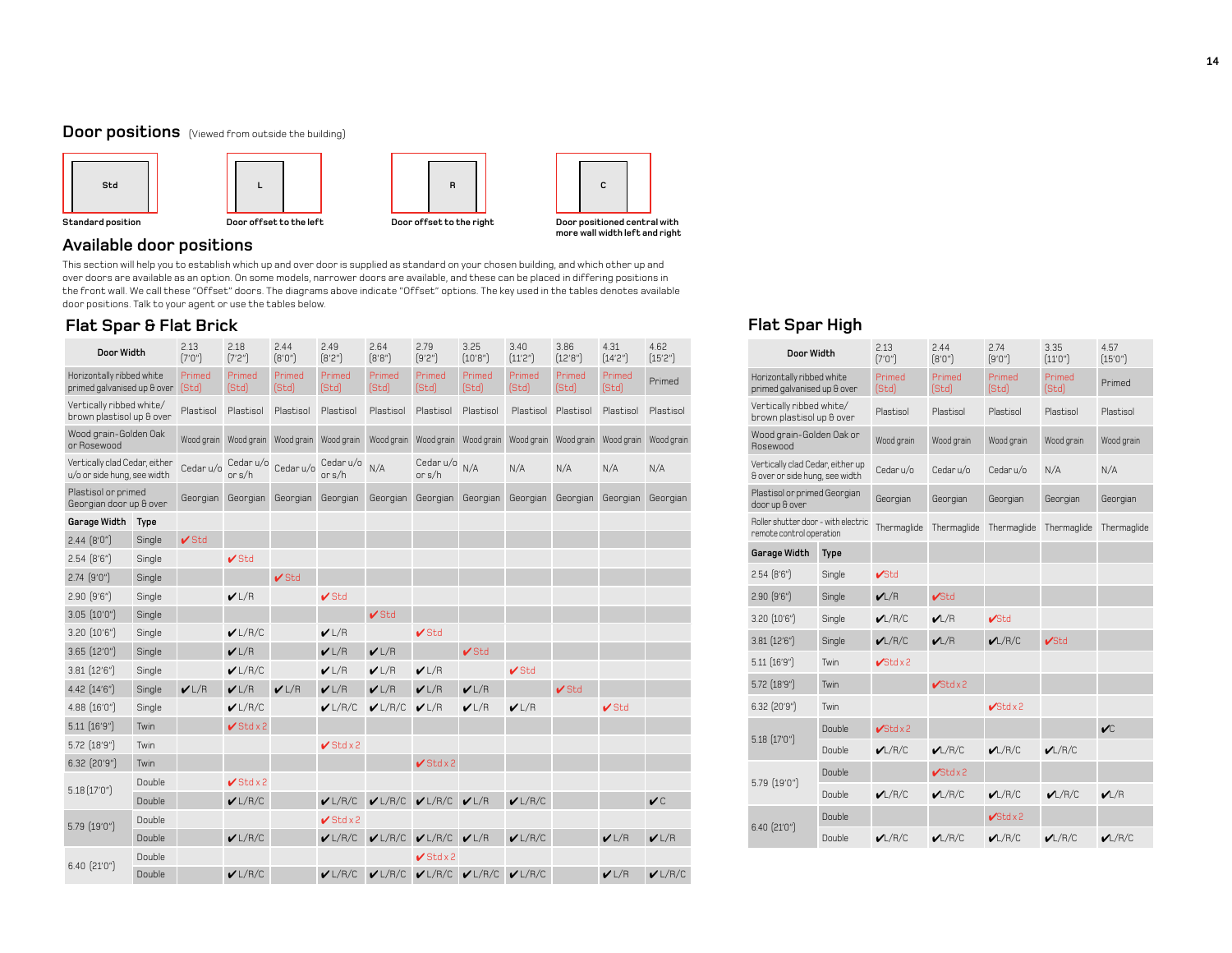# Door positions

### Apex Spar & Apex Brick A person of the A person of the A person of the A person of the A person of the A person of the A person of the A person of the A person of the A person of the A person of the A person of the A perso

| Door Width                                                         |        | 2.11<br>(6'11'') | 2.13<br>(7'0'') | 2.184<br>(7'2'')                                                                                                                                              | 2.41<br>[7'11"  | 2.44<br>(8.0)   | 2.49<br>(8'2")                 | 2.64<br>[8'8''] | 2.79<br>(9'2")               | 2.95<br>(9'8'') | 3.25<br>(10'8") | 3.40<br>[11'2''] | 3.86<br>(12'8'') | 4.31<br>[14'2"] | 4.46<br>(14'8'') | 4.62<br>(15'2") |
|--------------------------------------------------------------------|--------|------------------|-----------------|---------------------------------------------------------------------------------------------------------------------------------------------------------------|-----------------|-----------------|--------------------------------|-----------------|------------------------------|-----------------|-----------------|------------------|------------------|-----------------|------------------|-----------------|
| Horizontally ribbed white<br>primed galvanised up & over           |        | Primed<br>[Std]  | Primed<br>[Std] | Primed<br>[Std]                                                                                                                                               | Primed<br>[Std] | Primed<br>[Std] | Primed<br>[Std]                | Primed<br>[Std] | Primed<br>[Std]              | Primed<br>[Std] | Primed<br>[Std] | Primed<br>[Std]  | Primed<br>[Std]  | Primed<br>[Std] | Primed           | Primed          |
| Vertically ribbed white/<br>brown plastisol up & over              |        |                  |                 | Plastisol Plastisol Plastisol Plastisol Plastisol Plastisol Plastisol Plastisol Plastisol Plastisol Plastisol Plastisol Plastisol Plastisol Plastiso Plastiso |                 |                 |                                |                 |                              |                 |                 |                  |                  |                 |                  |                 |
| Wood grain-Golden Oak<br>or Rosewood                               |        | Wood<br>grain    | Wood<br>grain   | Wood<br>grain                                                                                                                                                 | Wood<br>grain   | Wood<br>grain   | Wood<br>grain                  | Wood<br>grain   | Wood<br>grain                | Wood<br>grain   | Wood<br>grain   | Wood<br>grain    | Wood<br>grain    | Wood<br>grain   | Wood<br>grain    | Wood<br>grain   |
| Vertically clad Cedar, either up<br>& over or side hung, see width |        | N/A              | Cedar u/o       | Cedaru/o<br>or s/h                                                                                                                                            | N/A             | Cedar           | Cedar $u/o$ $_{N/A}$<br>or s/h |                 | Cedar u/o<br>or $s/h$        | N/A             | N/A             | N/A              | N/A              | N/A             | N/A              | N/A             |
| Plastisol or primed<br>Georgian door up & over                     |        |                  |                 | Georgian Georgian Georgian Georgian Georgian Georgian Georgian Georgian Georgian Georgian Georgian Georgian Georgian Georgian Georgian                        |                 |                 |                                |                 |                              |                 |                 |                  |                  |                 |                  |                 |
| Garage Width Type                                                  |        |                  |                 |                                                                                                                                                               |                 |                 |                                |                 |                              |                 |                 |                  |                  |                 |                  |                 |
| $2.44$ $(8'0'')$                                                   | Single |                  | $\sqrt{5}td$    |                                                                                                                                                               |                 |                 |                                |                 |                              |                 |                 |                  |                  |                 |                  |                 |
| $2.59$ $(8.6)$                                                     | Single |                  |                 | $\sqrt{5}td$                                                                                                                                                  |                 |                 |                                |                 |                              |                 |                 |                  |                  |                 |                  |                 |
| $2.74$ $(9'0'')$                                                   | Single |                  |                 | $\sqrt{5}td$                                                                                                                                                  |                 | $\sqrt{5}td$    |                                |                 |                              |                 |                 |                  |                  |                 |                  |                 |
| $2.90$ $(9'6'')$                                                   | Single |                  |                 | VL/R                                                                                                                                                          |                 |                 | $\sqrt{5}td$                   |                 |                              |                 |                 |                  |                  |                 |                  |                 |
| $3.05$ $(10'0'')$                                                  | Single |                  |                 |                                                                                                                                                               |                 |                 | $\sqrt{5}td$                   |                 |                              |                 |                 |                  |                  |                 |                  |                 |
| $3.20$ $(10'6'')$                                                  | Single |                  |                 |                                                                                                                                                               |                 |                 |                                | $\sqrt{5}td$    |                              |                 |                 |                  |                  |                 |                  |                 |
| $3.35$ $(11'0'')$                                                  | Single |                  |                 | VLR                                                                                                                                                           |                 |                 |                                |                 | $\sqrt{\text{Std}}$          |                 |                 |                  |                  |                 |                  |                 |
| $3.51$ $(11'6'')$                                                  | Single |                  |                 |                                                                                                                                                               |                 |                 |                                |                 |                              | $\sqrt{5}td$    |                 |                  |                  |                 |                  |                 |
| $3.81$ $(12'6'')$                                                  | Single |                  |                 | VLR                                                                                                                                                           |                 |                 |                                | VL/R            |                              |                 | $\sqrt{5}td$    |                  |                  |                 |                  |                 |
| $3.96$ $(13'0'')$                                                  | Single |                  |                 | L/R/C                                                                                                                                                         |                 |                 | VL/R/C                         |                 | VLR                          |                 |                 | $\sqrt{5}td$     |                  |                 |                  |                 |
| $4.42$ $[14'6'']$                                                  | Single |                  | VL/R            | VL/R                                                                                                                                                          |                 | VL/R            | VL/R                           | VL/R            | VL/R                         | VL/R            | VL/R            |                  | $\sqrt{5}td$     |                 |                  |                 |
| $5.03$ $(16'6'')$                                                  | Double | $V$ Stdx2        |                 | VL/R                                                                                                                                                          |                 |                 | $\nu L/R/C$                    | $\nu L/R/C$     | VL/R                         | VL/R            | VL/R            | $\nu L/R/C$      |                  |                 | $\sqrt{C}$       |                 |
| $5.18$ $(17'0'')$                                                  | Double |                  |                 | $\sqrt{3}tdx2$                                                                                                                                                |                 |                 |                                |                 |                              |                 |                 |                  |                  |                 |                  |                 |
|                                                                    | Double |                  |                 | $\nu L/R/C$                                                                                                                                                   |                 |                 | V L/R/C V L/R                  |                 | V L/R/C V L/R                |                 | VL/R            | $\nu L/R/C$      |                  |                 |                  | $\sqrt{C}$      |
| $5.64$ $(18'6'')$                                                  | Double |                  |                 | VL/R                                                                                                                                                          | $\sqrt{5}tdx2$  |                 | VL/R                           | VL/R            | V/L/R/C V/L/R                |                 | VL/R            | VL/R             |                  |                 |                  |                 |
| $5.79$ $(19'0'')$                                                  | Double |                  |                 |                                                                                                                                                               |                 |                 | $\sqrt{5}tdx2$                 |                 |                              |                 |                 |                  |                  |                 |                  |                 |
|                                                                    | Double |                  |                 | $\nu L/R/C$                                                                                                                                                   |                 |                 | V L/R/C V L/R                  |                 | V L/R/C V L/R                |                 | VL/R            | $\nu L/R/C$      |                  | VLR             |                  | VL/R            |
| $6.40$ $(21'0'')$                                                  | Double |                  |                 |                                                                                                                                                               |                 |                 |                                |                 | $\sqrt{\text{Std} \times 2}$ |                 |                 |                  |                  |                 |                  |                 |
|                                                                    | Double |                  |                 | $\nu$ L/R/C                                                                                                                                                   |                 |                 | V L/R/C V L/R                  |                 | V L/R/C V L/R                |                 | VL/R            | $\nu L/R/C$      |                  | VLR             |                  | L/R/C           |

| Door Width                                                      |        | 2.13<br>(7'0'')       | 2.44<br>(8'0'')                                                         | 2.74<br>(9'0'')       | 3.35<br>(11'0'') | 3.81<br>(12'6'') | 4.572<br>(15'0'') |
|-----------------------------------------------------------------|--------|-----------------------|-------------------------------------------------------------------------|-----------------------|------------------|------------------|-------------------|
| Horizontally ribbed white<br>primed galvanised up & over        |        | Primed<br>[Std]       | Primed<br>(Std)                                                         | Primed<br>[Std]       | Primed<br>[Std]  | Primed<br>(Std)  | Primed            |
| Vertically ribbed white/<br>brown plastisol up & over           |        | Plastisol             | Plastisol                                                               | Plastisol             | Plastisol        | Plastisol        | Plastisol         |
| Wood grain-Golden Oak or<br>Rosewood                            |        | Wood grain            | Wood grain                                                              | Wood grain            | Wood grain       | Wood grain       | Wood grain        |
| Vertically clad Cedar, up & over                                |        |                       | Cedar u/o Cedar u/o Cedar u/o N/A                                       |                       |                  | N/A              | N/A               |
| Plastisol or primed Georgian<br>door up & over                  |        | Georgian              | Georgian                                                                | Georgian              | Georgian         | Georgian         | Georgian          |
| Roller shutter door - with electric<br>remote control operation |        |                       | Thermaglide Thermaglide Thermaglide Thermaglide Thermaglide Thermaglide |                       |                  |                  |                   |
| Garage Width                                                    | Type   |                       |                                                                         |                       |                  |                  |                   |
| $2.74$ $(9'0'')$                                                | Single | $\sqrt{5}td$          |                                                                         |                       |                  |                  |                   |
| $3.05$ $(10'0'')$                                               | Single |                       | $\sqrt{5}td$                                                            |                       |                  |                  |                   |
| $3.35$ $(11'0'')$                                               | Single | V L/R                 |                                                                         | $\sqrt{\mathrm{Std}}$ |                  |                  |                   |
| $3.96$ $(13'0'')$                                               | Single | $\nu L/R/C$           | VL/R                                                                    | VL/R                  | $\sqrt{5}td$     |                  |                   |
| 4.42 (14'6")                                                    | Single | VL/R                  | VL/R                                                                    | VL/R                  |                  | $\sqrt{5}td$     |                   |
| $5.18$ $(17'0'')$                                               | Double | $\sqrt{5}td \times 2$ |                                                                         |                       |                  |                  |                   |
|                                                                 | Double | VL/R/C                | L/R/C                                                                   | VL/R/C                | L/R/C            |                  | $\mathcal{V}$ C   |
| 5.79 (19'0")                                                    | Double |                       | $\sqrt{5}td \times 2$                                                   |                       |                  |                  |                   |
|                                                                 | Double | VL/R/C                | VL/R/C                                                                  | VL/R/C                | L/R/C            |                  | VL/R              |
| $6.40$ $[21'0'']$                                               | Double |                       |                                                                         | $\sqrt{5}td \times 2$ |                  |                  |                   |
|                                                                 | Double | L/R/C                 | L/R/C                                                                   | VL/R/C                | L/R/C            |                  | $\nu L/R/C$       |